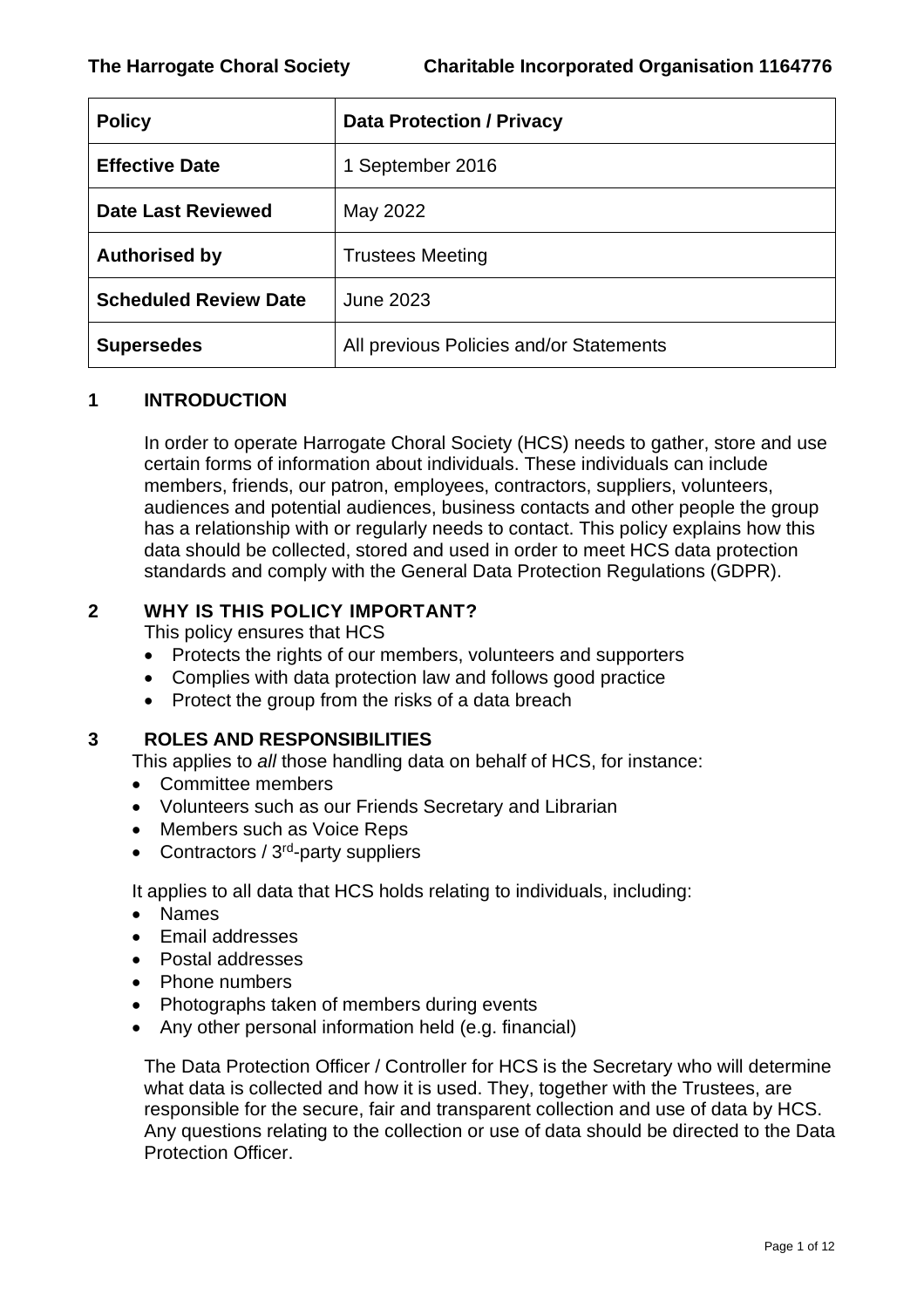*Everyone* who has access to data as part of HCS has a responsibility to ensure that they adhere to this policy. Should HCS use third part Data Processors (e.g. Mail Chimp) to process data on its behalf then HCS will ensure all Data Processors are compliant with GDPR.

# **4 DATA PROTECTION PRINCIPLES**

- **4.1 We fairly and lawfully process personal data in a transparent way** HCS will only collect data where lawful and where it is necessary for the legitimate purposes of the group.
	- A Member's or Friend's name, home address, phone number(s) and email address will be collected when they first join the group, and will be used to contact the member regarding group membership administration and activities. Other data may also subsequently be collected in relation to their membership, including their payment history for 'subs', or photos of members taken at events. Where possible HCS will anonymise any such data
		- o Lawful basis for processing this data: Contract (the collection and use of data is fair and reasonable in relation to HCS completing tasks expected as part of the individual's membership).
	- The name and contact details of paid Officials, contracted soloists/artistes and contractors will be collected when they take up a position, and will be used to contact them regarding group administration related to their role.
	- Further information, including personal financial information and criminal records information may also be collected in specific circumstances where lawful and necessary (in order to process payment to the person or in order to carry out a DBS check). They may also be photographed at HCS events.
		- o Lawful basis for processing this data: Contract (the collection and use of data is fair and reasonable in relation to HCS completing tasks expected as part of working with the individuals)
	- An individual's name and contact details will be collected when they make a booking for an event. This will be used to contact them about their booking and to allow them entry to the event.
		- o Lawful basis for processing this data: Contract (the collection and use of data is fair and reasonable in relation to HCS completing tasks expected as part of the booking)
	- An individual's name, contact details and other details may be collected at any time (including when booking tickets or at an event), with their consent, in order for HCS to communicate with them about and promote group activities. See 'How we get consent' below.
		- o Lawful basis for processing this data: Consent (see 'How we get consent')
	- Pseudonymous or anonymous data (including behavioural, technological and geographical/regional) on an individual may be collected via tracking 'cookies' when they access our website or interact with our emails, in order for us to monitor and improve our effectiveness on these channels. See 'Cookies on the HCS website' below.
		- o Lawful basis for processing this data: Consent (see 'How we get consent')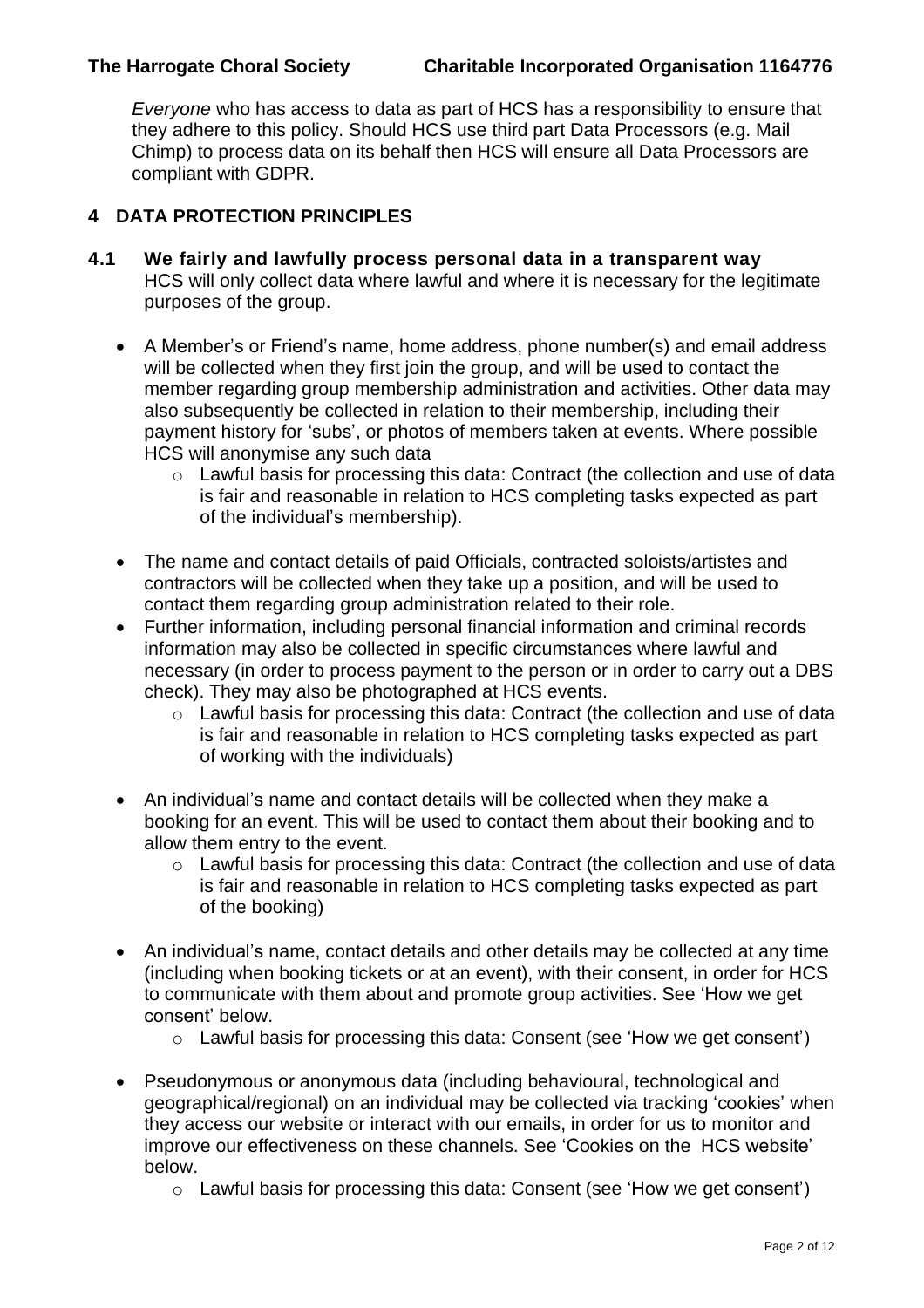**4.2 We only collect and use personal data for specific, explicit and legitimate purposes and will only use the data for those specified purposes.** When collecting data HCS will always provide a clear and specific privacy statement explaining to the subject why the data is required and what it will be used for.

#### **4.3 We ensure any data collected is relevant and not excessive**

HCS will not collect or store more data than the minimum information required for its intended purpose.

E.g. we need to collect telephone numbers from members in order to be able to contact them about group administration, but data on their marital status, age or sexuality will not be collected, since it is unnecessary and excessive for the purposes of group administration.

#### **4.4 We ensure data is accurate and up-to-date**

HCS will ask members, volunteers and staff to check and update their data on an annual basis. Any individual will be able to update their data at any point by contacting the Data Protection Officer.

#### **4.5 We ensure data is not kept longer than necessary**

HCS will keep records for no longer than is necessary in order to meet the intended use for which it was gathered (unless there is a legal requirement to keep records). The storage and intended use of data will be reviewed in line with HCS Records Management policy. When the intended use is no longer applicable (e.g. contact details for a member who has left the group), the data will be deleted within a reasonable period.

## **4.6 We keep personal data secure**

HCS will ensure that data held by us is kept secure.

- Electronically-held data will be held within a password-protected and secure environment
- Passwords for electronic data files will be re-set each time an individual with data access leaves their role/position
- Physically-held data (e.g. membership forms or email sign-up sheets) will be stored on a locked cupboard
- Keys for locks securing physical data files should be collected by the Data Protection Officer from any individual with access if they leave their role/position. The codes on combination locks should be changed each time an individual with data access leaves their role/position
- Access to data will only be given to relevant trustees / committee members / contractors where it is clearly necessary for the running of the group. The Data Protection Officer will decide in what situations this is applicable and will keep a master list of who has access to data

## **4.7 Transfer to countries outside the EEA**

HCS will not transfer data to countries outside the European Economic Area (EEA), unless the country has adequate protection for the individual's data privacy rights.

## **5 PRIVACY STATEMENT**

The following statement to be used on forms used for gathering data together with a tick box indicating that the person has read and understood the statement and a place for them to sign the form The statement can be adapted to suit the form in use within reason.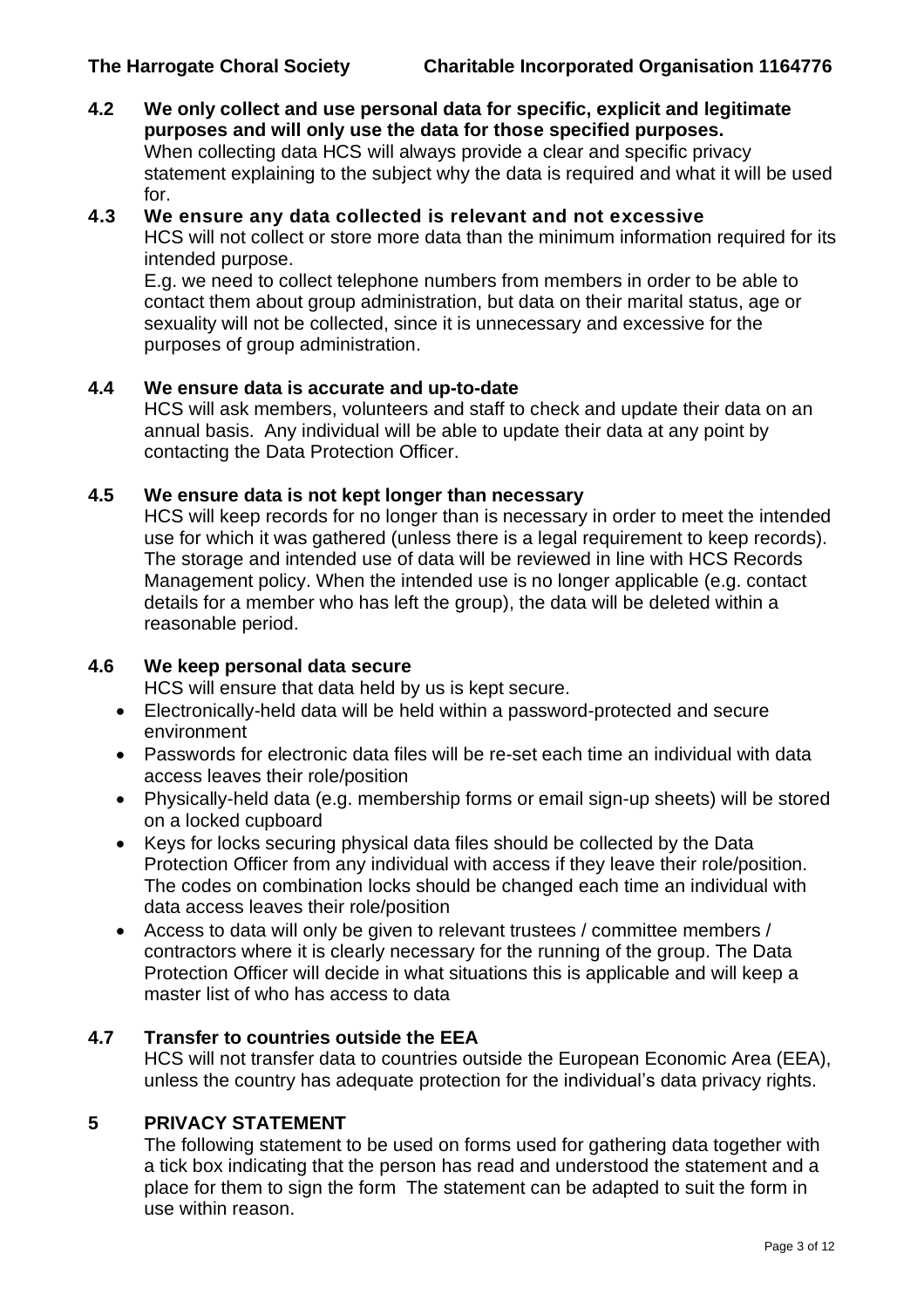"We will record information about you, such as your contact details, to allow us to keep in touch with you as a member / friend / supporter/ official / soloist etc. We may occasionally share your information with appropriate HCS officers, but be reassured that your data will be securely stored and not shared with anyone outside of HCS without your consent. We will use your contact details to keep you informed. For Members and Officials this means updates about choir rehearals and events; for Friends, information about choir events and news; for soloists information relevant to the concert you will be singing in.

For Members, Officials and soloists the following addition should be included "We take photographs during events for the benefit of HCS. These images may be used in future newsletters and in publicity material including our website and facebook pages. The images will be used at any time, normally within a five year period. Please note that our website and facebook pages can be seen throughout the world and not just in the UK where UK law applies. If you do not want your images to be used in this way please make your wishes known to the Data Protection Officer"

## **6 CHILDREN**

For any members aged under 18 (ie Halcyon Singers) then any form used to gather personal information will require the permission of both the singer and their parent of guardian.

## **7 INDIVIDUAL RIGHTS**

When HCS collects, holds and uses an individual's personal data that individual has the following the rights over that data. HCS will ensure its data processes comply with those rights and will make all reasonable efforts to fulfil requests from an individual in relation to those rights.

- *7.1 Right to be informed:* whenever HCS collects data it will provide a clear and specific privacy statement explaining why it is being collected and how it will be used.
- *7.2 Right of access:* individuals can request to see the data HCS holds on them and confirmation of how it is being used. Requests should be made in writing to the Data Protection Officer and will be complied with free of charge and within one month. Where requests are complex or numerous this may be extended to two months
- *7.3 Right to rectification:* individuals can request that their data be updated where it is inaccurate or incomplete. HCS will request that members, staff and contractors check and update their data on an annual basis. Any requests for data to be updated will be processed within one month.
- *7.4 Right to object:* individuals can object to their data being used for a particular purpose. HCS will always provide a way for an individual to withdraw consent in all marketing communications. Where we receive a request to stop using data we will comply unless we have a lawful reason to use the data for legitimate interests or contractual obligation.
- *7.5 Right to erasure:* individuals can request for all data held on them to be deleted. HCS data retention policy will ensure data is not held for longer than is reasonably necessary in relation to the purpose it was originally collected. If a request for deletion is made we will comply with the request unless: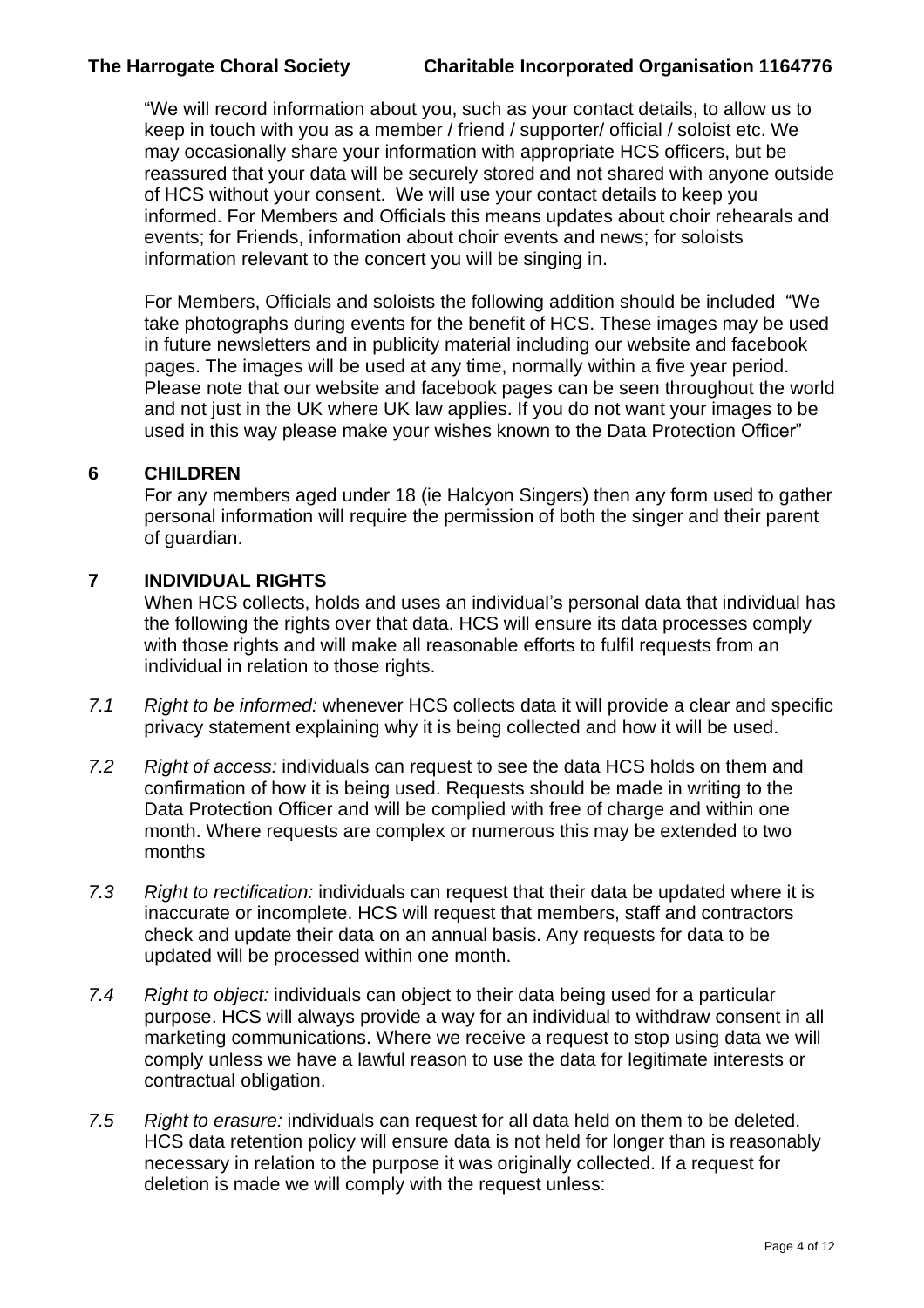- There is a lawful reason to keep and use the data for legitimate interests or contractual obligation.
- There is a legal requirement to keep the data.
- *7.6 Right to restrict processing:* individuals can request that their personal data be 'restricted' – that is, retained and stored but not processed further (e.g. if they have contested the accuracy of any of their data, HCS will restrict the data while it is verified).
- *7.7* Though unlikely to apply to the data processed by HCS we will also ensure that rights related to portability and automated decision making (including profiling) are complied with where appropriate.

## **8 MEMBER TO MEMBER CONTACT**

We only share members' data with other members with the subject's prior consent As a membership organization HCS encourages communication between members.

To facilitate this:

• Members can request the personal contact data of other members in writing via the Data Protection Officer. These details will be given, as long as they are for the purposes of contacting the subject (e.g. an email address, not financial or health data) and the subject has consented to their data being shared with other members in this way

## **9 HOW WE GET CONSENT**

HCS will regularly collect data from consenting supporters for marketing purposes. This includes contacting them to promote performances, updating them about group news, fundraising and other group activities.

Any time data is collected for this purpose, we will provide:

- A method for users to show their positive and active consent to receive these communications (e.g. a 'tick box')
- A clear and specific explanation of what the data will be used for (e.g. 'Tick this box if you would like HCS to send you email updates with details about our forthcoming events, fundraising activities and opportunities to get involved')

Data collected will only ever be used in the way described and consented to (e.g. we will not use email data in order to market 3rd-party products unless this has been explicitly consented to).

Every marketing communication will contain a method through which a recipient can withdraw their consent (e.g. an 'unsubscribe' link in an email). Opt-out requests such as this will be processed within 14 days.

## **10 REGULAR DATA REVIEW**

A regular review of all data will take place to establish if HCS still has good reason to keep and use the data held at the time of the review. As a general rule a data review will be held every 2 years and no more than 27 calendar months after the last review. The first review will take place on 22 May 2018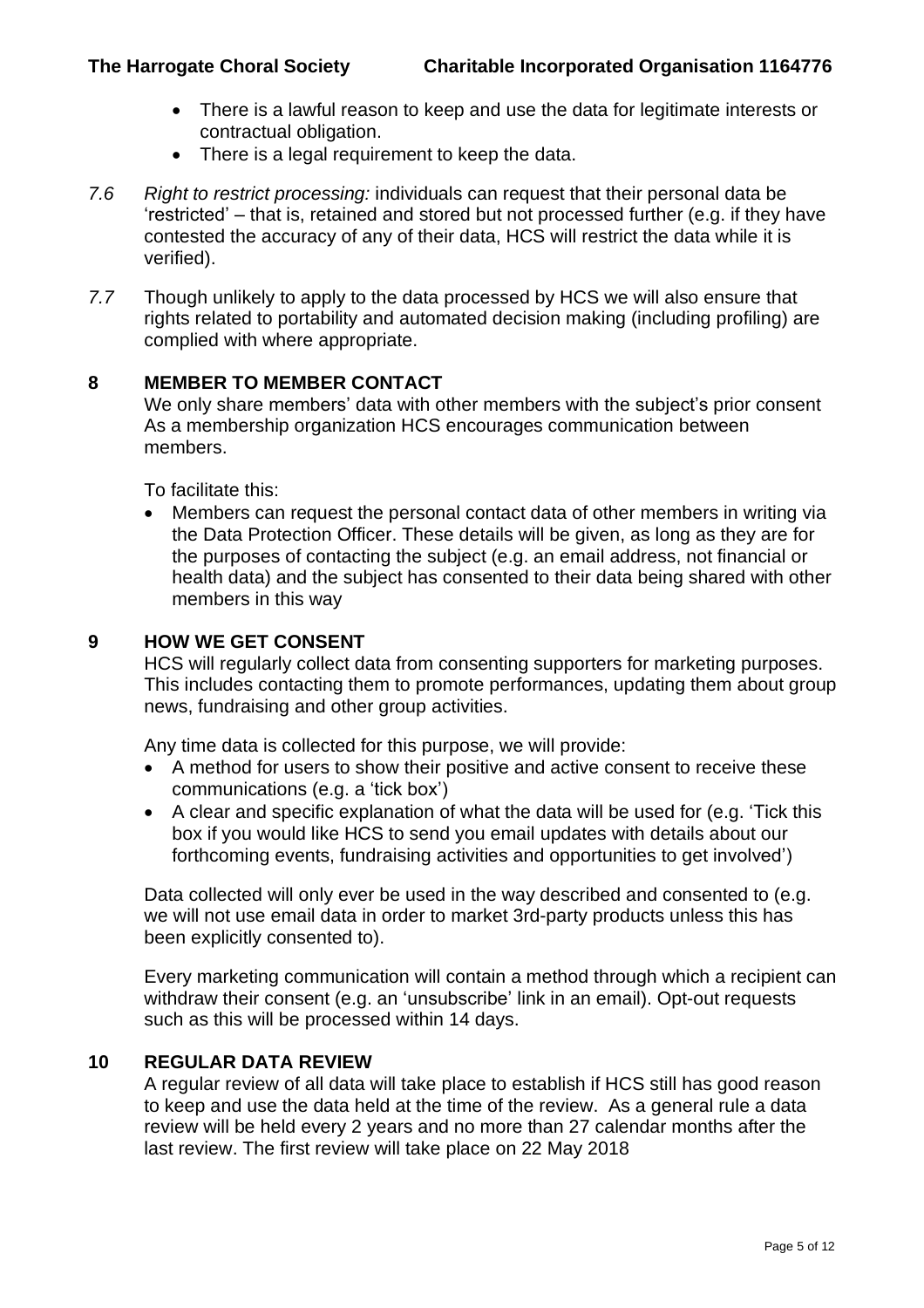## **10.1 Data to be reviewed**

- HCS stored data on digital documents (e.g. spreadsheets) stored on personal devices held by committee members.
- Data stored on third party online services [(e.g. Google Drive, Mail Chimp)]
- Physical data stored at the homes of committee members

## **10.2 Who the review will be conducted by**

The review will be conducted by the Data Protection Officer with other committee members to be decided on at the time of the review

#### **10.3 How data will be deleted**

- Physical data will be destroyed safely and securely, including shredding.
- All reasonable and practical efforts will be made to remove data stored digitally.
	- o Priority will be given to any instances where data is stored in active lists (e.g. where it could be used) and to sensitive data.
	- o Where deleting the data would mean deleting other data that we have a valid lawful reason to keep (e.g. on old emails) then the data may be retained safely and securely but not used.

#### **10.4 Criteria**

The following criteria will be used to make a decision about what data to keep and what to delete.

| <b>Question</b>                                                                                                                                     | <b>Action</b>                                                                 |                                                                                                 |
|-----------------------------------------------------------------------------------------------------------------------------------------------------|-------------------------------------------------------------------------------|-------------------------------------------------------------------------------------------------|
|                                                                                                                                                     | <b>Yes</b>                                                                    | <b>No</b>                                                                                       |
| Is the data stored securely?                                                                                                                        | No action necessary                                                           | Update storage protocol in<br>line with Data Protection<br>policy                               |
| Does the original reason for<br>having the data still apply?                                                                                        | Continue to use                                                               | Delete or remove data                                                                           |
| Is the data being used for its<br>original intention?                                                                                               | Continue to use                                                               | Either delete/remove or<br>record lawful basis for use<br>and get consent if necessary          |
| Is there a statutory<br>requirement to keep the<br>data?                                                                                            | Keep the data at least<br>until the statutory<br>minimum no longer<br>applies | Delete or remove the data<br>unless we have reason to<br>keep the data under other<br>criteria. |
| Is the data accurate?                                                                                                                               | Continue to use                                                               | Ask the subject to<br>confirm/update details                                                    |
| Where appropriate do we<br>have consent to use the<br>data. This consent could be<br>implied by previous use and<br>engagement by the<br>individual | Continue to use                                                               | Get consent                                                                                     |
| Can the data be<br>anonymised?                                                                                                                      | Anonymise data                                                                | Continue to use                                                                                 |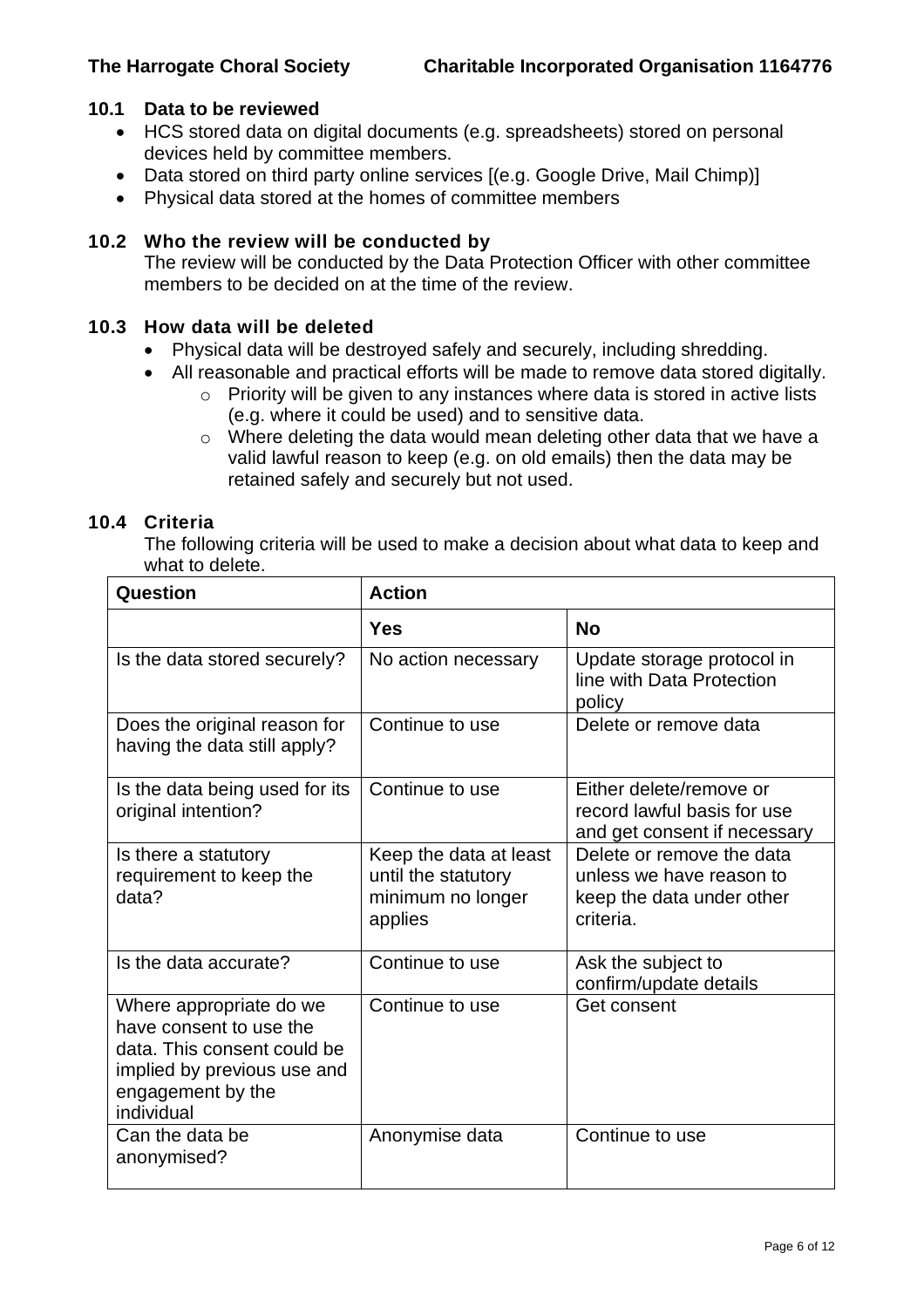## **11 STATUTORY REQUIREMENTS**

Date stored by HCS may be retained based on statutory requirements for storing data other than data protection regulations. This might include bit is not limited to:

- Gift Aid declarations records
- Details of payments made and received (e.g. in bank statements and accounting records)
- Trustee meeting minutes
- Contracts and agreements with suppliers/customers
- Insurance details
- Tax and employment records

## **12 OTHER DATA PROTECTION PROCEDURES**

## **12.1 Member / Friends data**

- When a member leaves HCS and all administrative tasks relating to their membership have been completed any potentially sensitive data held on them will be deleted – this might include bank details or medical data
- Unless consent has been given data will be removed from all email mailing lists
- All other data will be stored safely and securely and reviewed as part of the next two year review

## **12.2 Mailing list data**

- If an individual opts out of a mailing list their data will be removed as soon as is practically possible.
- All other data will be stored safely and securely and reviewed as part of the next two year review

## **12.3 Volunteer and freelancer data**

- When a volunteer or freelancer stops working with HCS and all administrative tasks relating to their work have been completed any potentially sensitive data held on them will be deleted – this might include bank details or medical data
- Unless consent has been given data will be removed from all email mailing lists
- All other data will be stored safely and securely and reviewed as part of the next two year review

## **12.4 Other data**

• All other data will be included in a regular two year review.

## **13 COOKIES ON THE HCS WEBSITE**

A cookie is a small text file that is downloaded onto 'terminal equipment' (e.g. a computer or smartphone) when the user accesses a website. It allows the website to recognise that user's device and store some information about the user's preferences or past actions.

HCS uses cookies on our website [www.harrogatechoral.org.uk](http://www.harrogatechoral.org.uk/) in order to monitor and record their activity. This allows us to improve users' experience of our website by, for example, allowing for a 'logged in' state, and by giving us useful insight into how users as a whole are engaging with the website.

We will implement a pop-up box on [www.harrogatechoral.org.uk](http://www.harrogatechoral.org.uk/) that will activate each new time a user visits the website. This will allow them to click to consent (or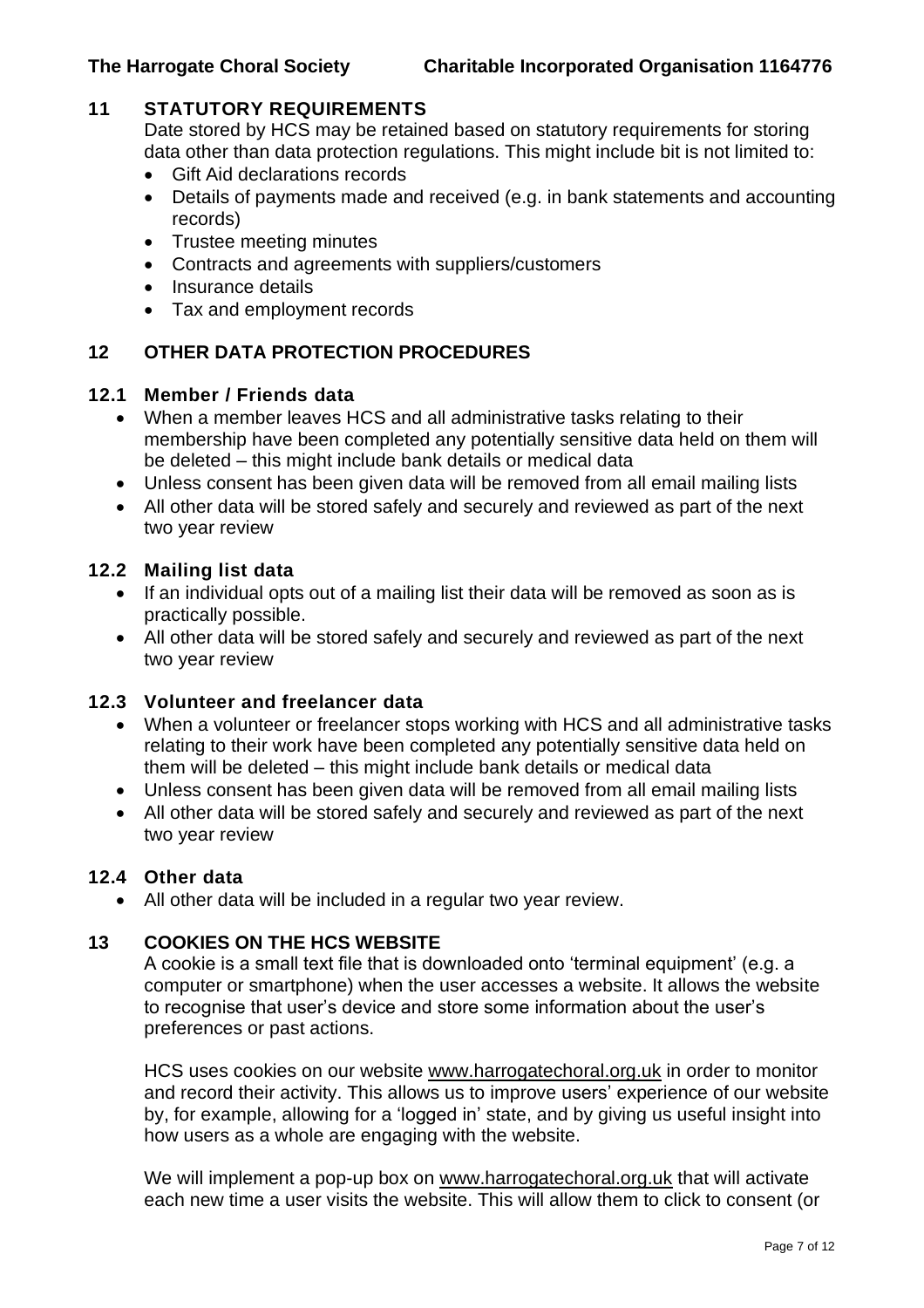not) to continuing with cookies enabled, or to ignore the message and continue browsing (i.e. give their implied consent).

It will also include a link to our Privacy Statement which outlines which specific cookies are used and how cookies can be disabled in the most common browsers.

## **13.1 HARROGATE CHORAL SOCIETY WEB PRIVACY STATEMENT**

This privacy policy sets out how Harrogate Choral Society (HCS) uses and protects any information that you give when you use the Society's website.

HCS is committed to ensuring that your privacy is protected. Should we ask you to provide certain information by which you can be identified when using this website, you can be assured that it will only be used in accordance with this privacy policy.

We may change this policy from time to time by updating this page. You should check this page from time to time to ensure that you are happy with any changes. This policy is effective from 21 May 2018.

## **What HCS collects**

Personal information provided by you will only be used for the purposes stated when the information is requested, i.e. in order for us to respond to a request for information made by you or to contact you if you have asked us to do so.

We may collect the following information:

• name and contact information including email address

## **What HCS does with the information**

We require this information only to enable us to contact you if you have asked us to do so. We will not sell, distribute or lease your personal information to third parties unless we have your permission or are required by law to do so. You may request details of personal information which we hold about you under the Data Protection Act 1998. If you believe that any information we are holding on you is incorrect or incomplete, please write to or email us as soon as possible. We will promptly correct any information found to be incorrect.

#### **Security**

HCS is committed to ensuring that your information is secure. In order to prevent unauthorised access or disclosure, we have put in place suitable physical, electronic and managerial procedures to safeguard and secure the information we collect online.

#### **Cookies**

As of 26th May 2012, all UK websites need to comply with the EU E-Privacy Directive 2009/136/EC which requires that it is made clear to visitors of this website that cookies are being used.

#### **What is a Cookie?**

A cookie is a small text file which asks permission to be placed on your computer's hard drive. Once you agree, the file is added and the cookie helps analyse web traffic or lets you know when you visit a particular site. Cookies allow web applications to respond to you as an individual. The web application can 'remember' that you have visited a particular page and also tailor its operations to your needs,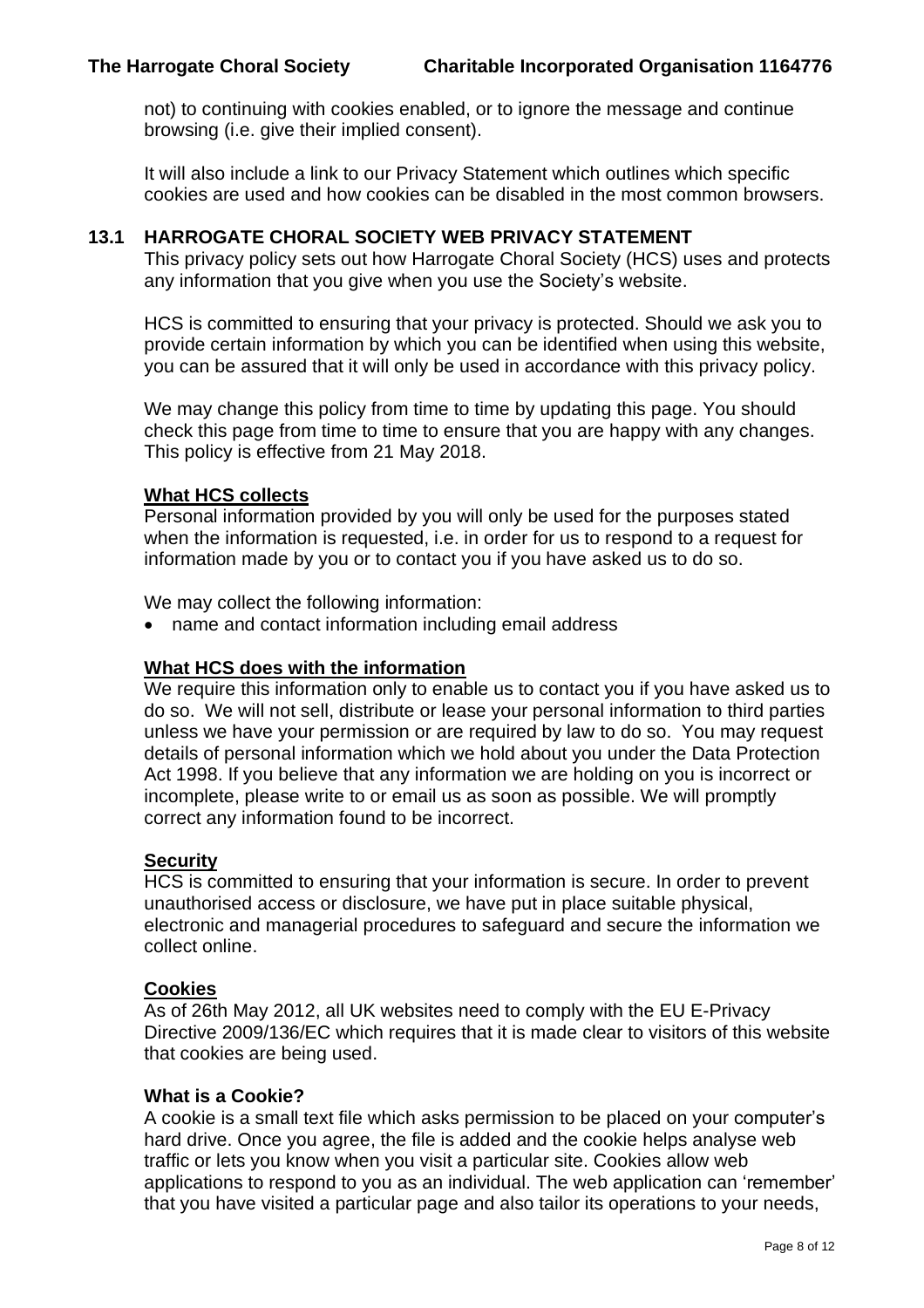likes and dislikes by gathering and remembering information about your preferences.

Overall, cookies help provide you with a better website, by enabling us to monitor which pages you find useful and which you do not. A cookie in no way gives us access to your computer or any information about you, other than the data you choose to share with HCS.

You can choose to accept or decline cookies. Most web browsers automatically accept cookies, but you can modify your browser setting to decline cookies if you prefer. By using our website you are agreeing that it can place cookies on your hard drive.

#### **Rejecting and disabling cookies via your browser settings**

If you do not wish this website to store any cookies during your visit, the documentation for your web browser will provide you with instructions on how to disable cookies. Please note that may prevent you from taking full advantage of this website.

#### **What cookies does the HCS website use?**

We use traffic log cookies to identify which pages are being used. This helps to analyse data about web page traffic and improve the website in order to tailor it to visitor needs. We only use this information for statistical analysis purposes. Our website also includes certain features provided by third parties intended to improve your experience which use cookies. These are not within our control, but are listed below with sources of further information.

#### **The HCS website uses the following third party cookies:**

HCS uses Google Analytics, a web analytics service provided by Google Inc. Google uses mainly Persistent Cookies and some session cookies. Google Analytics sets cookies to enable us to track the usage of pages on our website, and also to enable us to create content that meets the needs of users' browser, operating system and screen size. We collect no personally-identifiable information.

For more information, see Google [Privacy](http://www.google.com/intl/en/policies/privacy/) Policy

#### **Links to other websites**

The HCS website may contain links to other websites of interest. However, once you have used these links to leave our site, you should note that we do not have any control over that other website. Therefore, we cannot be responsible for the protection and privacy of any information which you provide whilst visiting such sites and such sites are not governed by this privacy statement. You should exercise caution and look at the privacy statement application to the website in question.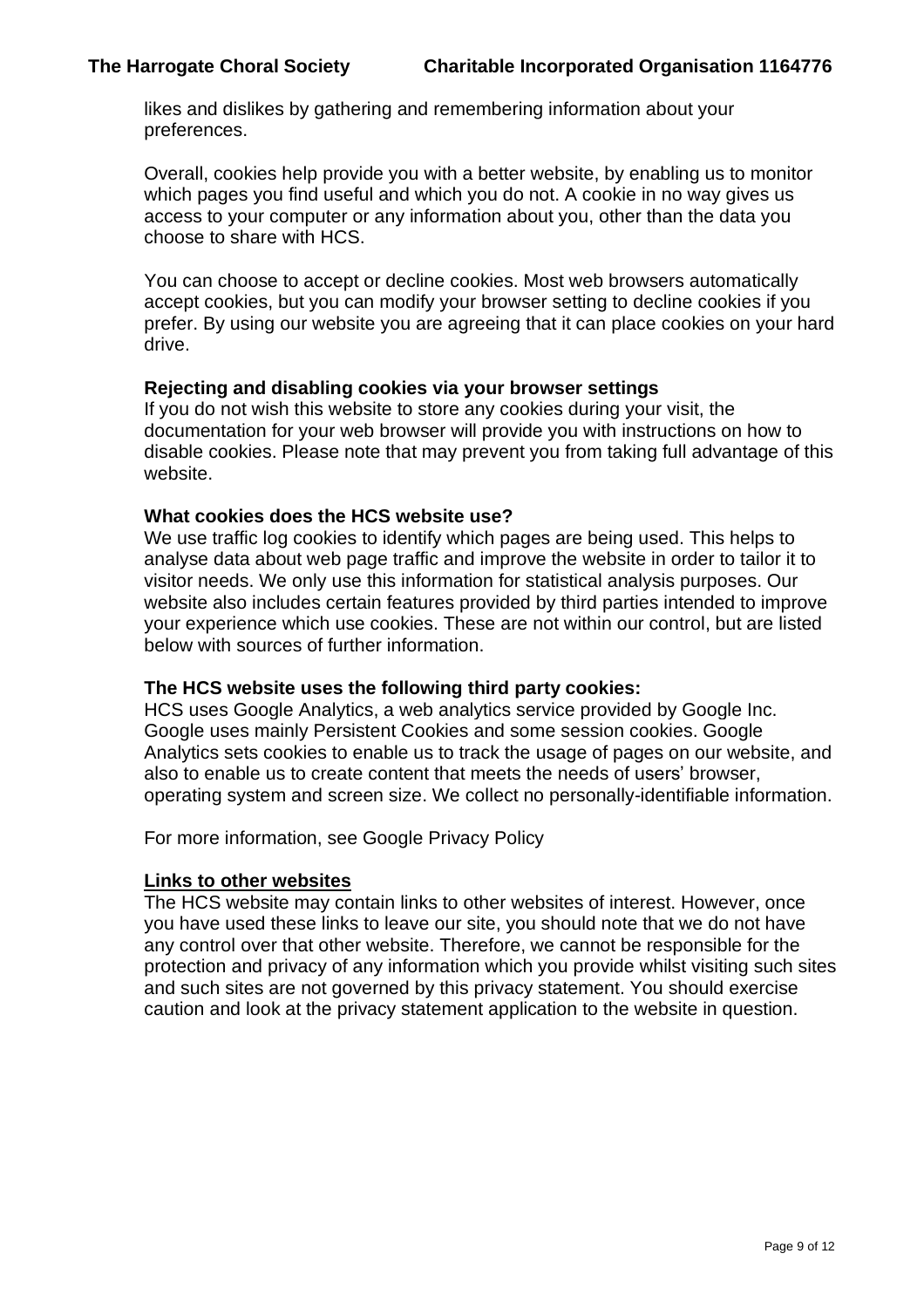# **14 CHANGE CONTROL HISTORY**

| Date of Change   | <b>Summary of Revisions Made</b>                                                   |
|------------------|------------------------------------------------------------------------------------|
| September 2017   | No changes, review noted at Trustees meeting on 25 <sup>th</sup><br>September      |
| May 2018         | Complete rewrite based on Making Music template to comply<br>with GDPR legislation |
| May 2019         | Annual review – no changes needed                                                  |
| May 2020         | Annual review – no changes needed                                                  |
| <b>June 2021</b> | No changes needed                                                                  |
| May 2022         | No changes made                                                                    |
|                  |                                                                                    |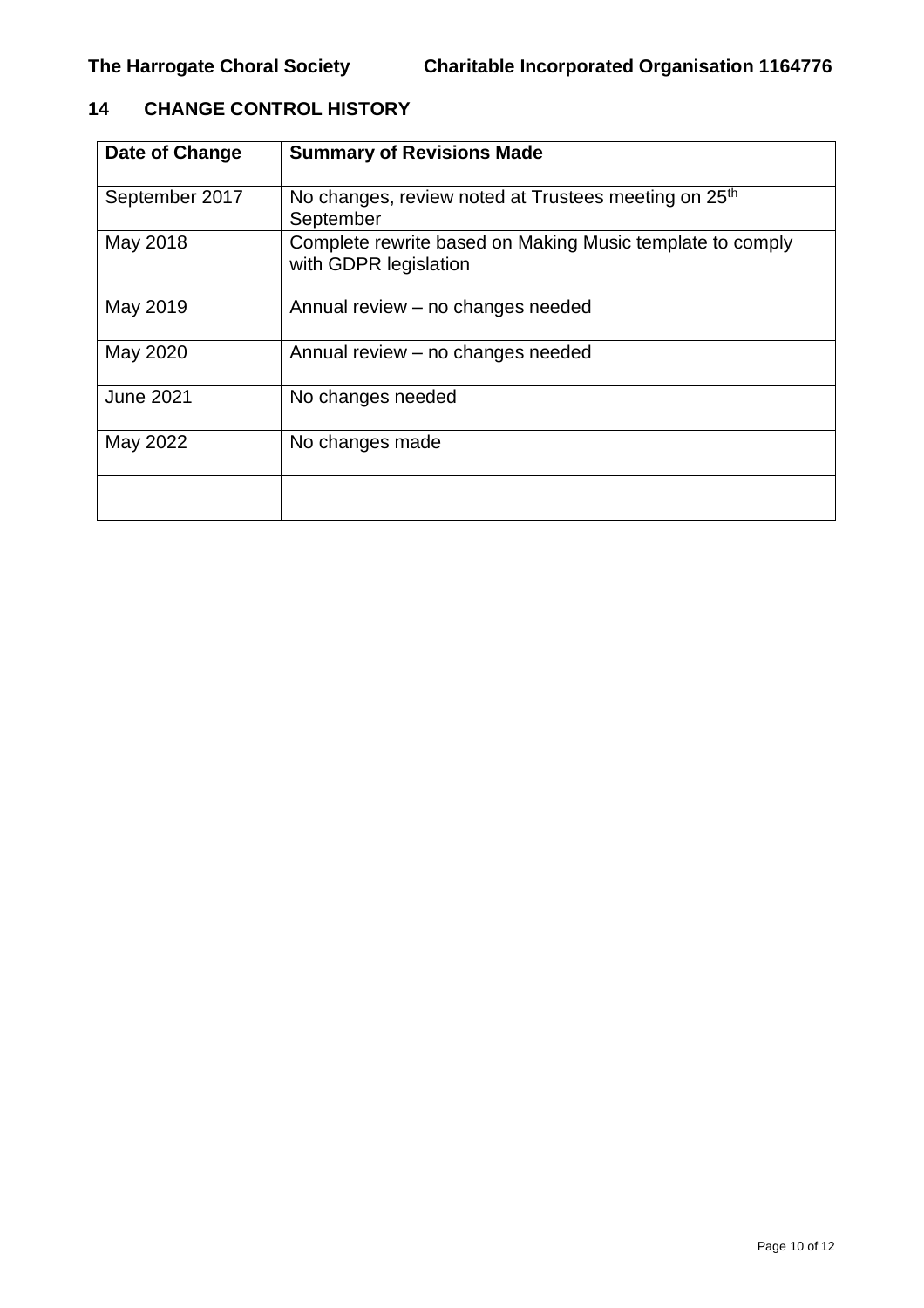## **Appendix A – Privacy Statement for Website**

#### **HARROGATE CHORAL SOCIETY WEB PRIVACY STATEMENT**

This privacy policy sets out how Harrogate Choral Society (HCS) uses and protects any information that you give when you use the Society's website.

HCS is committed to ensuring that your privacy is protected. Should we ask you to provide certain information by which you can be identified when using this website, you can be assured that it will only be used in accordance with this privacy policy.

We may change this policy from time to time by updating this page. You should check this page from time to time to ensure that you are happy with any changes. This policy is effective from 21 May 2018.

#### **What HCS collects**

Personal information provided by you will only be used for the purposes stated when the information is requested, i.e. in order for us to respond to a request for information made by you or to contact you if you have asked us to do so.

We may collect the following information:

• name and contact information including email address

#### **What HCS does with the information**

We require this information only to enable us to contact you if you have asked us to do so.

We will not sell, distribute or lease your personal information to third parties unless we have your permission or are required by law to do so.

You may request details of personal information which we hold about you under the Data Protection Act 1998.

If you believe that any information we are holding on you is incorrect or incomplete, please write to or email us as soon as possible. We will promptly correct any information found to be incorrect.

#### **Security**

HCS is committed to ensuring that your information is secure. In order to prevent unauthorised access or disclosure, we have put in place suitable physical, electronic and managerial procedures to safeguard and secure the information we collect online.

#### **Cookies**

As of 26th May 2012, all UK websites need to comply with the EU E-Privacy Directive 2009/136/EC which requires that it is made clear to visitors of this website that cookies are being used.

#### **What is a Cookie?**

A cookie is a small text file which asks permission to be placed on your computer's hard drive. Once you agree, the file is added and the cookie helps analyse web traffic or lets you know when you visit a particular site. Cookies allow web applications to respond to you as an individual. The web application can 'remember' that you have visited a particular page and also tailor its operations to your needs, likes and dislikes by gathering and remembering information about your preferences.